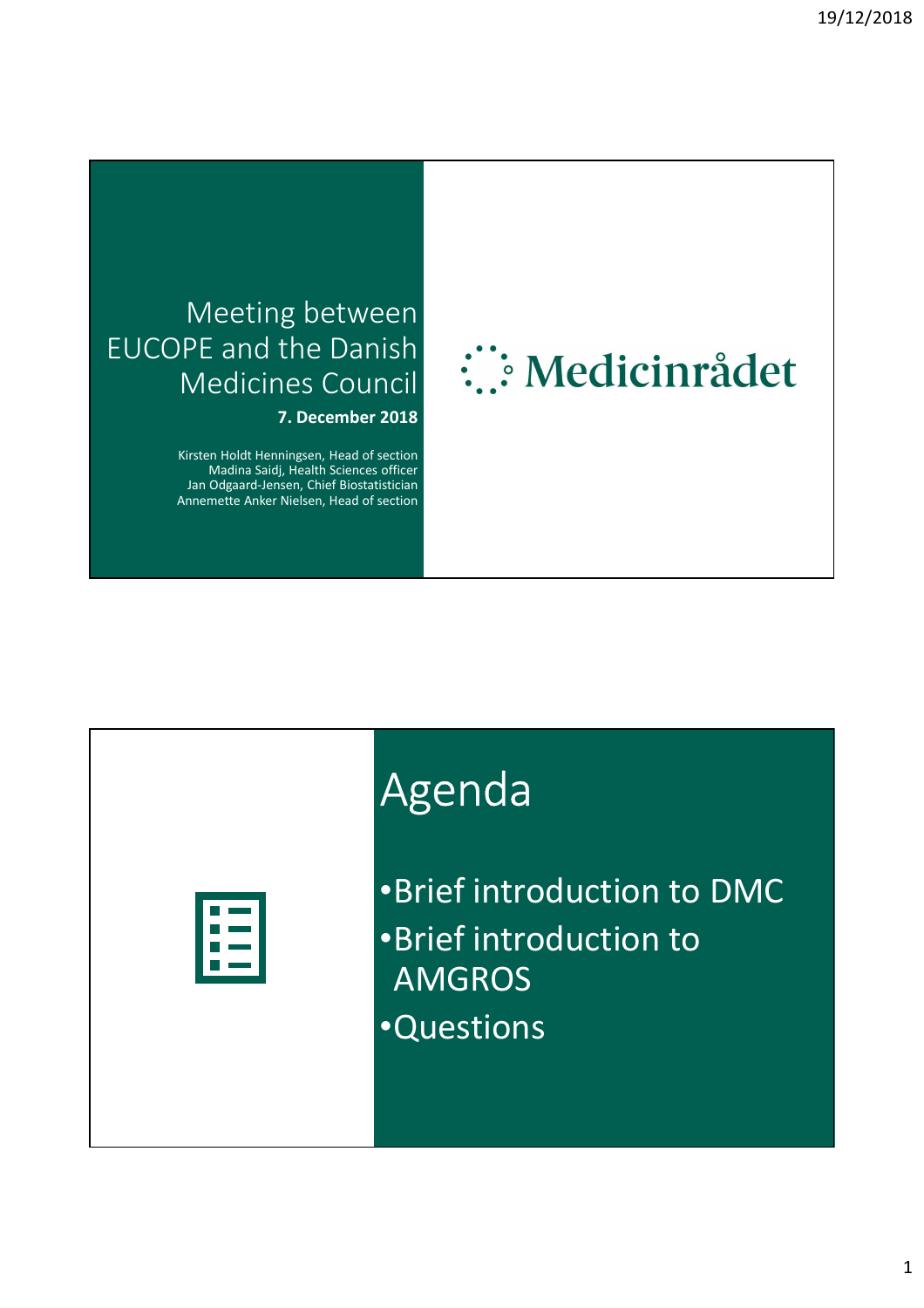

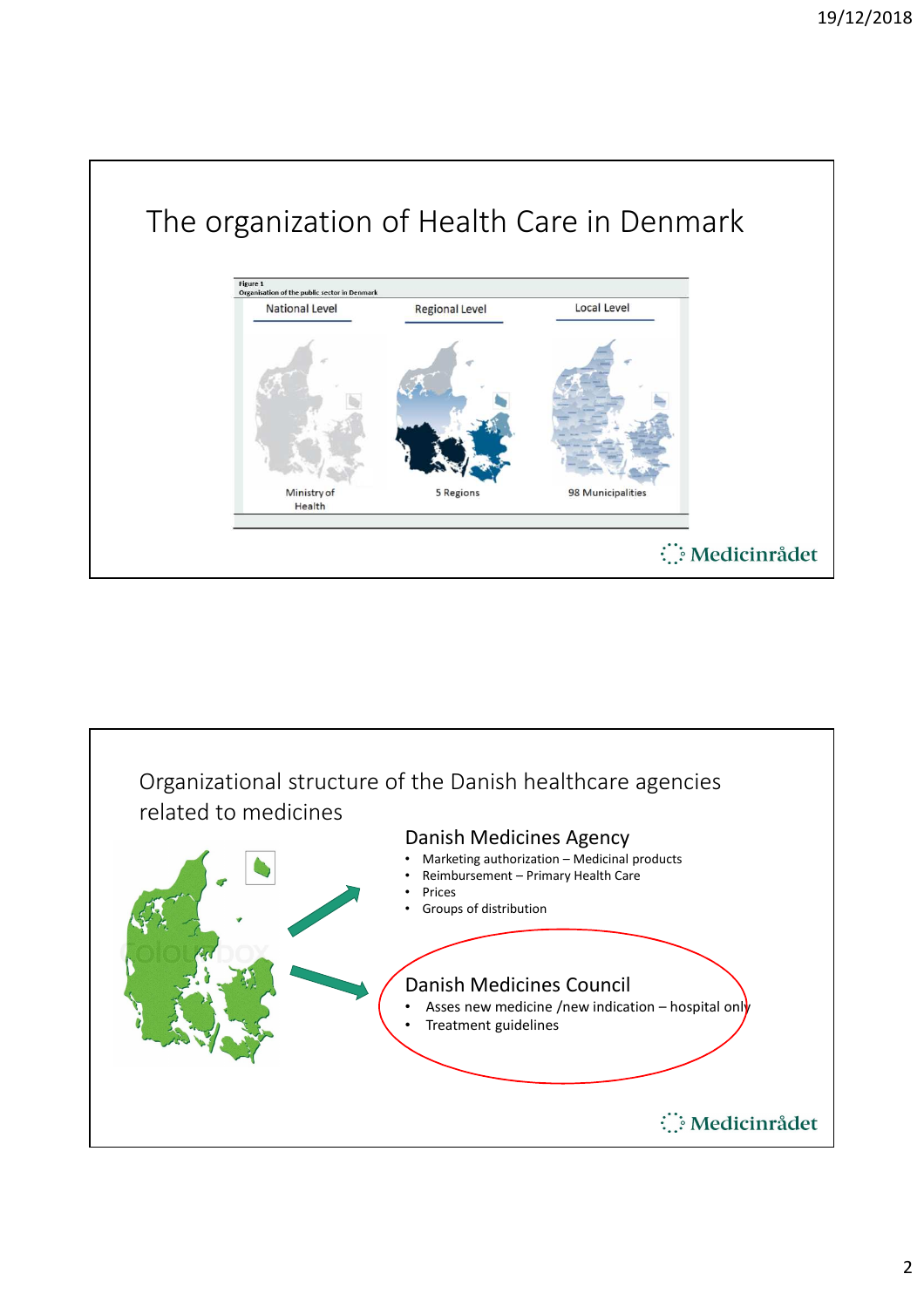Development of the Danish Medicines Council 1990: Amgros 2009: RADS, Danish Council for the Use of Expensive Hospital Medicines 2012: KRIS, Coordination Council for deployment of hospital medicines 2017: DMC, Danish Medicines Council : Medicinrådet

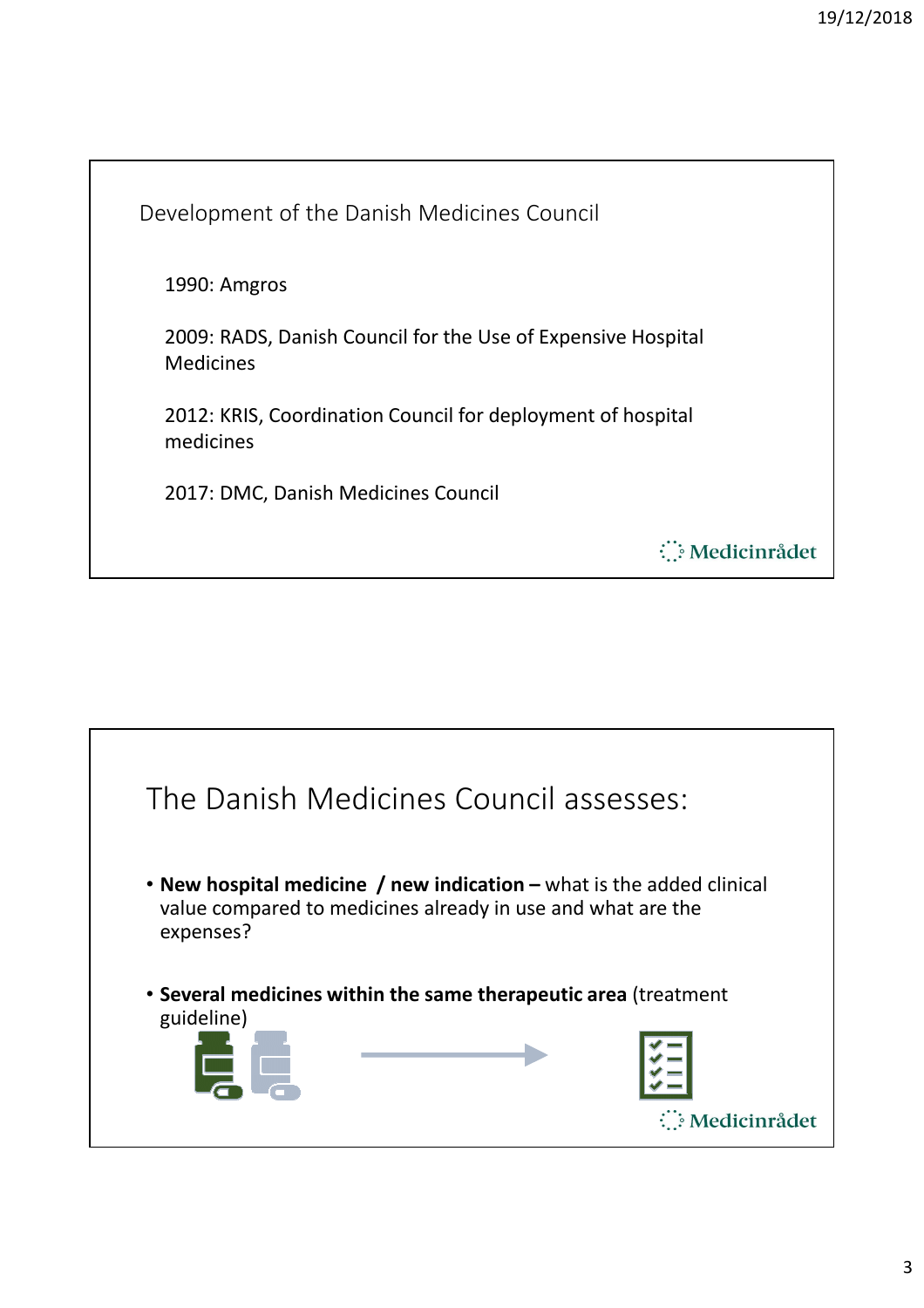

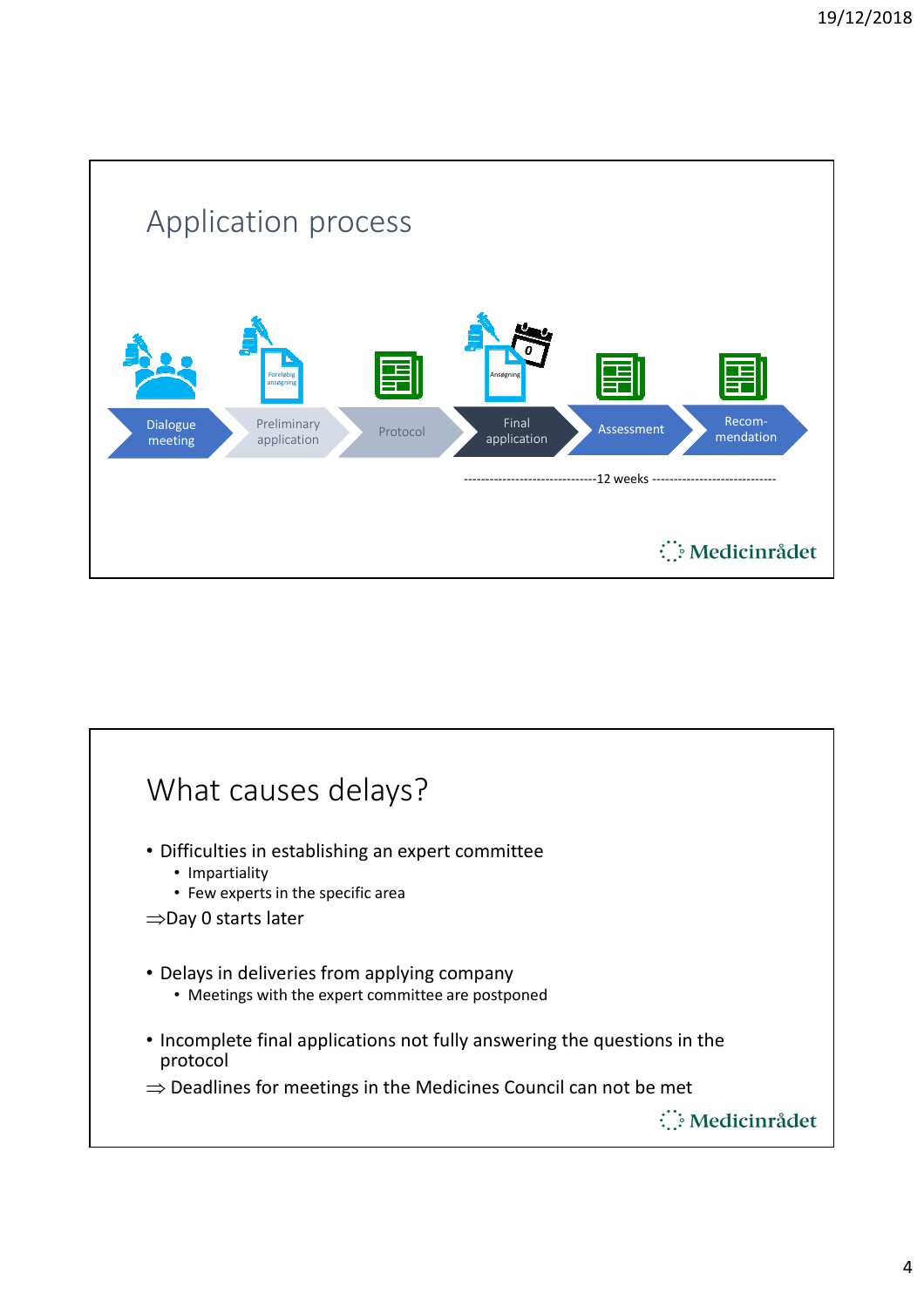

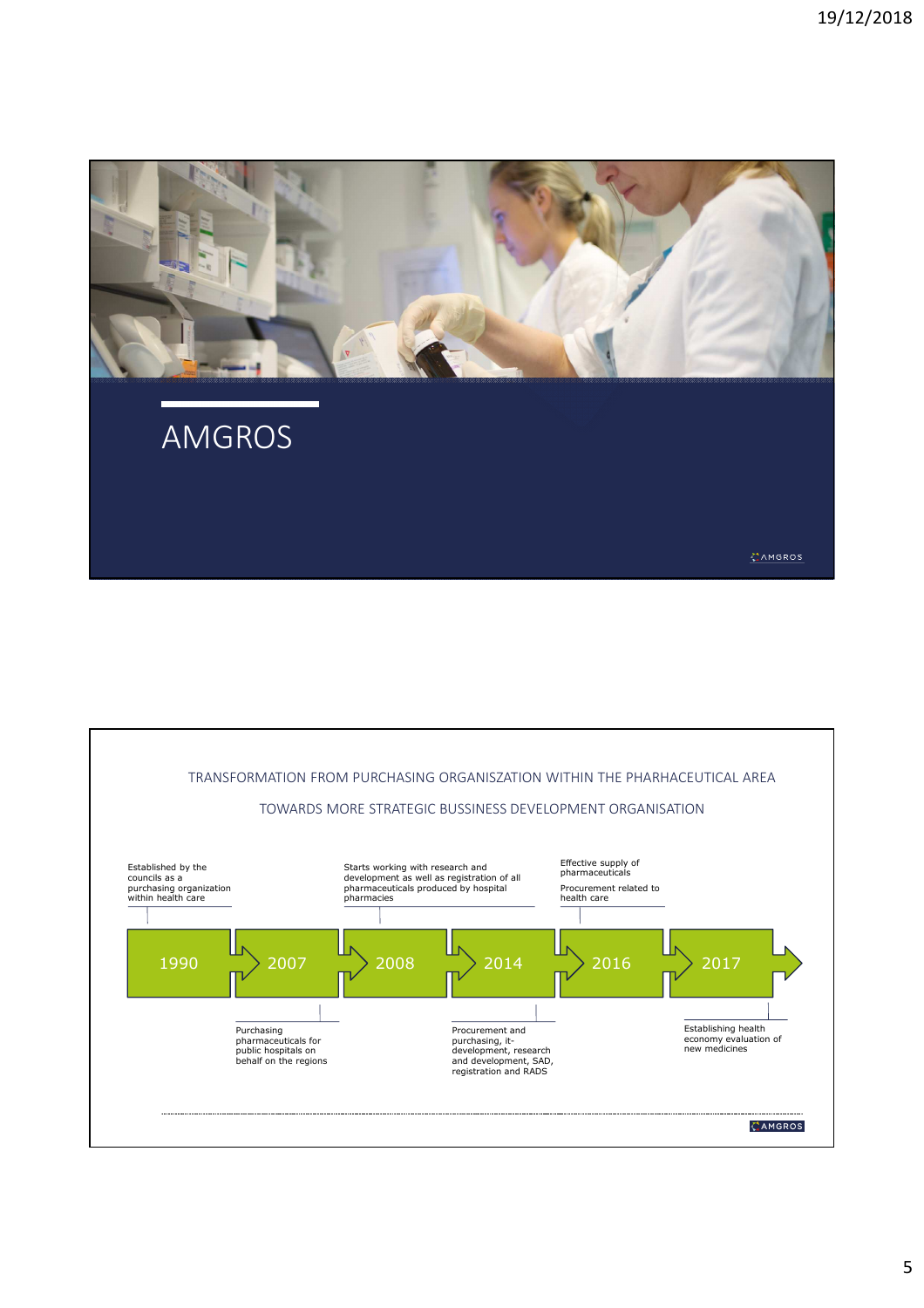

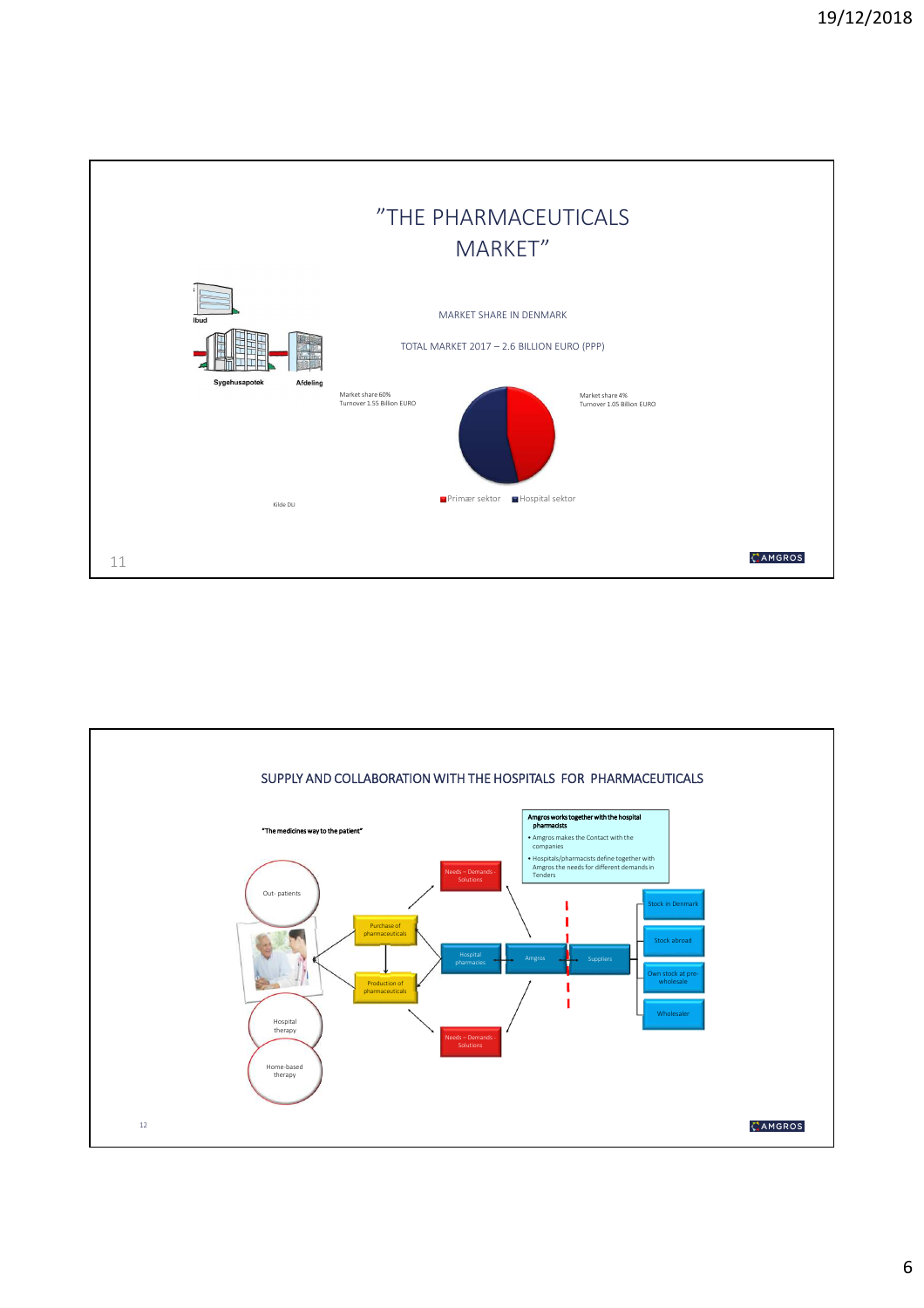

#### THE APPLICATION

#### Economic analyses

When submitting an application to the Medicine Council, the applicant must also submit two types of economic analyses for Amgros' assessment.

#### Cost analyses

The purpose of the cost analysis is to estimate the total incremental cost to society per patient for the compared medicines.

#### Budget impact analysis

The purpose of the budget impact analysis is to estimate the total economic impact of using the medicine on a regional level.

Guidelines are available on www.Amgros.dk

#### 14

CAMGROS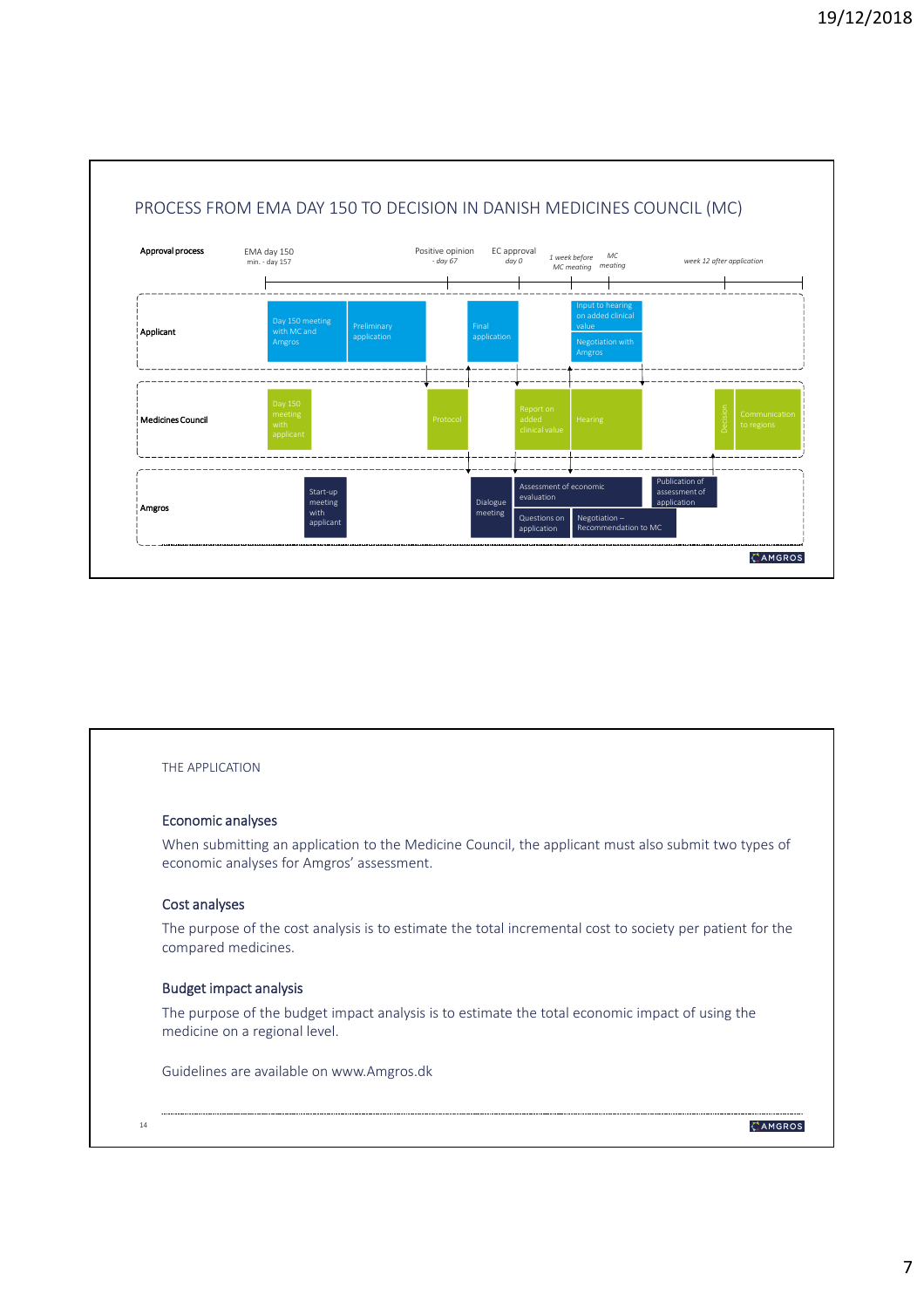